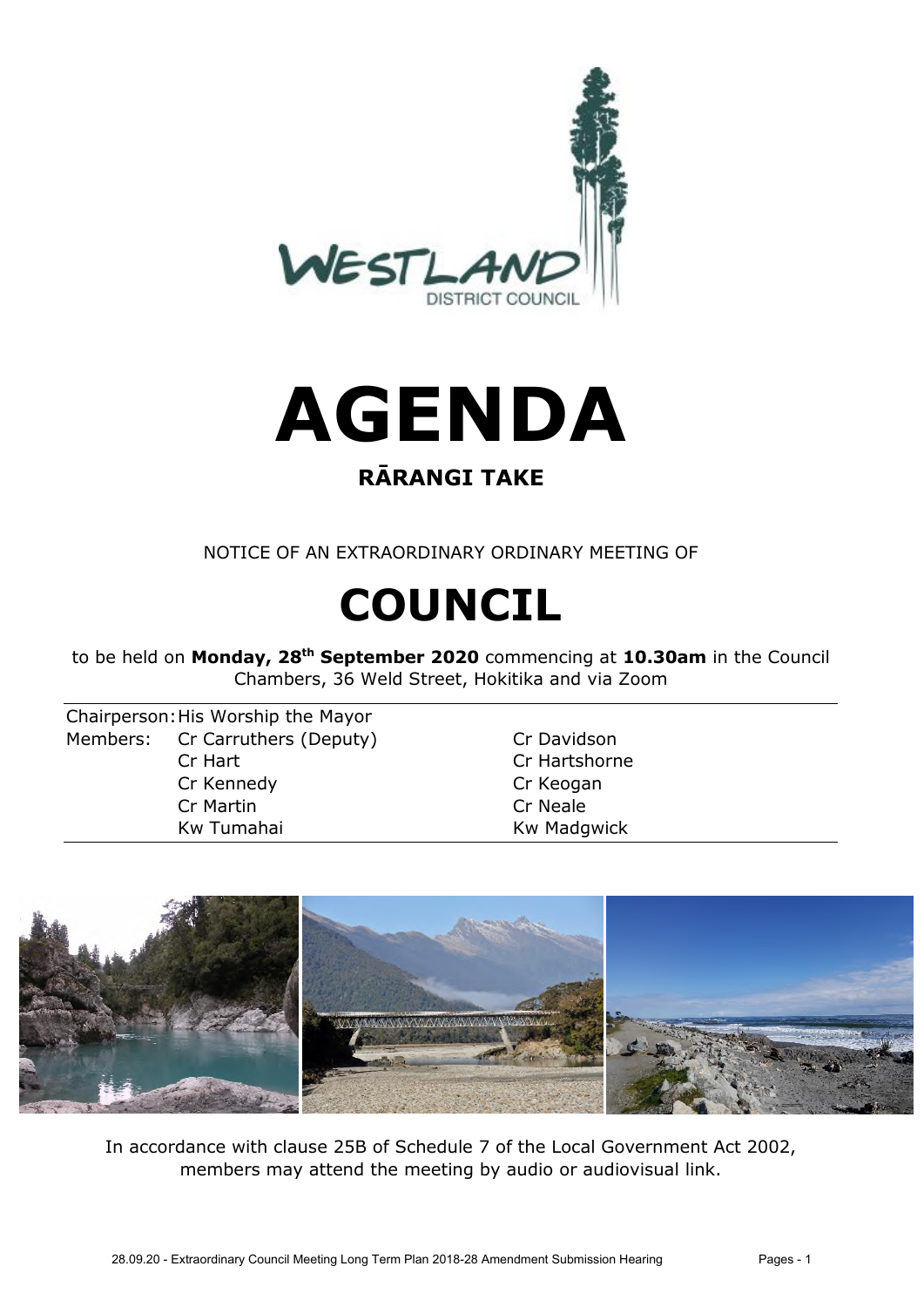## **Council Vision:**

*We work with the people of Westland to grow and protect our communities, our economy and our unique natural environment.* 

### **Purpose:**

The Council is required to give effect to the purpose of local government as prescribed by section 10 of the Local Government Act 2002. That purpose is:

- (a) To enable democratic local decision-making and action by, and on behalf of, communities; and
- (b) To promote the social, economic, environmental, and cultural well-being of communities in the present and for the future.

#### **1. NGĀ WHAKAPAAHA APOLOGIES**

#### **2. WHAKAPUAKITANGA WHAIPĀNGA DECLARATIONS OF INTEREST**

Members need to stand aside from decision-making when a conflict arises between their role as a Member of the Council and any private or other external interest they might have. This note is provided as a reminder to Members to review the matters on the agenda and assess and identify where they may have a pecuniary or other conflict of interest, or where there may be a perception of a conflict of interest.

If a member feels they do have a conflict of interest, they should publicly declare that at the start of the meeting or of the relevant item of business and refrain from participating in the discussion or voting on that item. If a member thinks they may have a conflict of interest, they can seek advice from the Chief Executive or the Group Manager: Corporate Services (preferably before the meeting). It is noted that while members can seek advice the final decision as to whether a conflict exists rests with the member.

#### **3. RECEIVE SUBMISSIONS FOR THE LONG TERM PLAN 2018- 28 AMENDMENT**

 **Proposed Amendment to the Long Term Plan 2018-28 Submission Hearing**  Emma Rae, Strategy and Communications Advisor

*The above cover document will be made available on the Council Website on Friday, 25th September 2020.*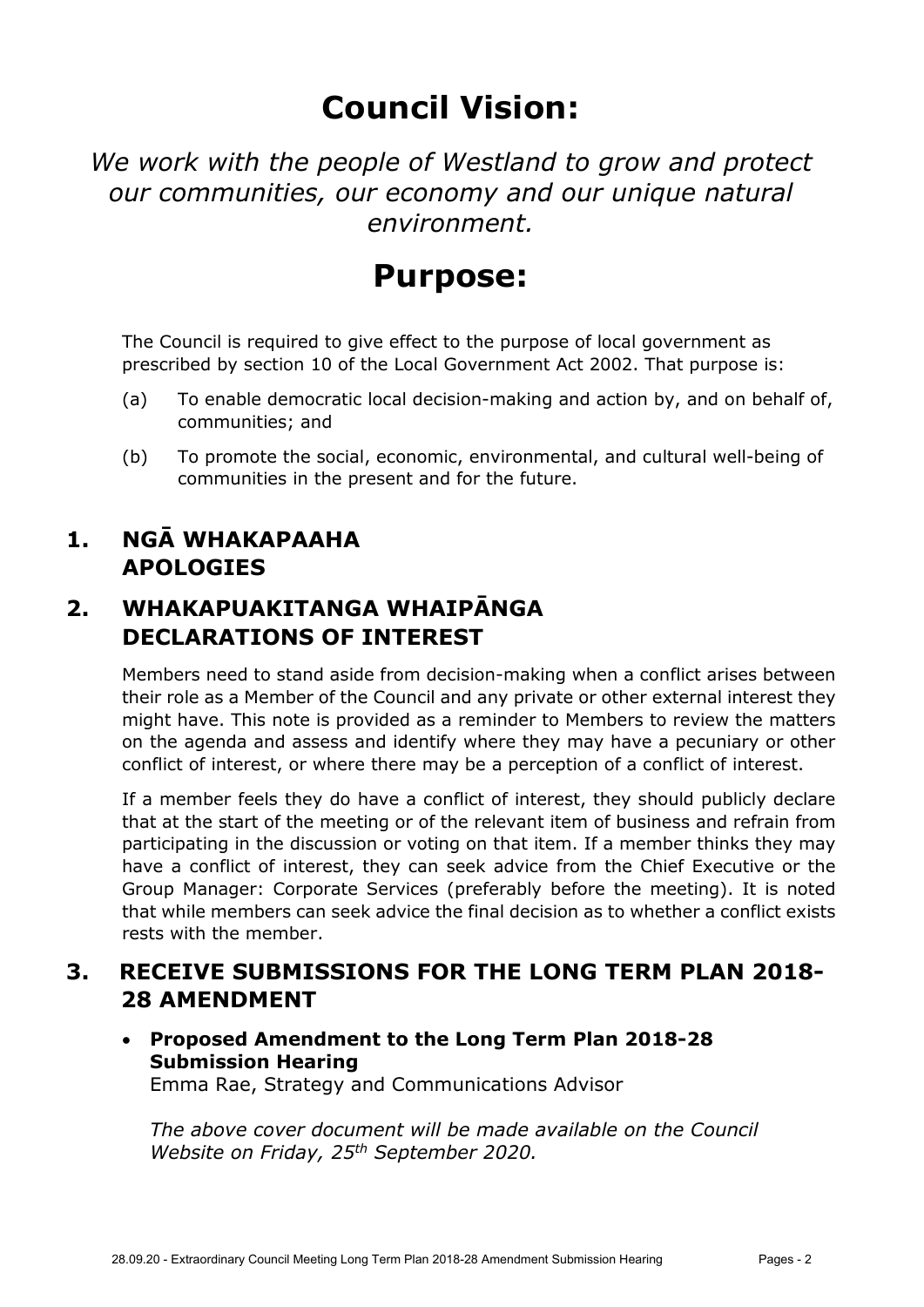#### **4. KA MATATAPU TE WHAKATAUNGA I TE TŪMATANUI RESOLUTION TO GO INTO PUBLIC EXCLUDED**

(to consider and adopt confidential items)

Resolutions to exclude the public: Section 48, Local Government Official Information and Meetings Act 1987.

The general subject of the matters to be considered while the public are excluded, the reason for passing this resolution in relation to each matter and the specific grounds under Section 48(1) of the Local Government Official Information and Meetings Act 1987 for the passing of the resolution are as follows:

| <b>Item</b><br>No. | <b>General subject</b><br>of each matter<br>to be<br>considered | <b>Reason for</b><br>passing this<br>resolution in<br>relation to each<br>matter | <b>Ground(s) under Section</b><br>48(1) for the passing of this<br>resolution                                                                                                                                               |
|--------------------|-----------------------------------------------------------------|----------------------------------------------------------------------------------|-----------------------------------------------------------------------------------------------------------------------------------------------------------------------------------------------------------------------------|
| 1.                 | Mountain Jade<br><b>Building</b><br>Assessment                  | Good<br>reason<br>to<br>withhold<br>exist<br>under Section 7                     | That the public conduct of the<br>relevant part of the proceedings<br>of the meeting would be likely to<br>result in the disclosure of<br>information for which good<br>reason or withholding exists.<br>Section $48(1)(a)$ |
| 2.                 | Mountain Jade<br>Earthquake<br>Assessment<br>Report             | Good<br>reason<br>to<br>withhold<br>exist<br>under Section 7                     | That the public conduct of the<br>relevant part of the proceedings<br>of the meeting would be likely to<br>result in the disclosure of<br>information for which good<br>reason or withholding exists.<br>Section $48(1)(a)$ |

This resolution is made in reliance on sections 48(1)(a) and (d) of the Local Government Official Information and Meetings Act 1987 and the particular interests or interests protected by section 7 of that Act, which would be prejudiced by the holding of the relevant part of the proceedings of the meeting in public are as follows:

| <b>Item</b><br>No. | <b>Interest</b>                                                                                                                                                                                                                              |
|--------------------|----------------------------------------------------------------------------------------------------------------------------------------------------------------------------------------------------------------------------------------------|
| 1,2                | Protect the privacy of natural persons, including that of deceased natural<br>persons (Section7(2)(a))                                                                                                                                       |
| 1,2                | Protect information where the making available of the information:<br>(ii) would be likely unreasonably to prejudice the commercial position<br>of the person who supplied or who is the subject of the information<br>(Section $7(2)(b)$ ). |